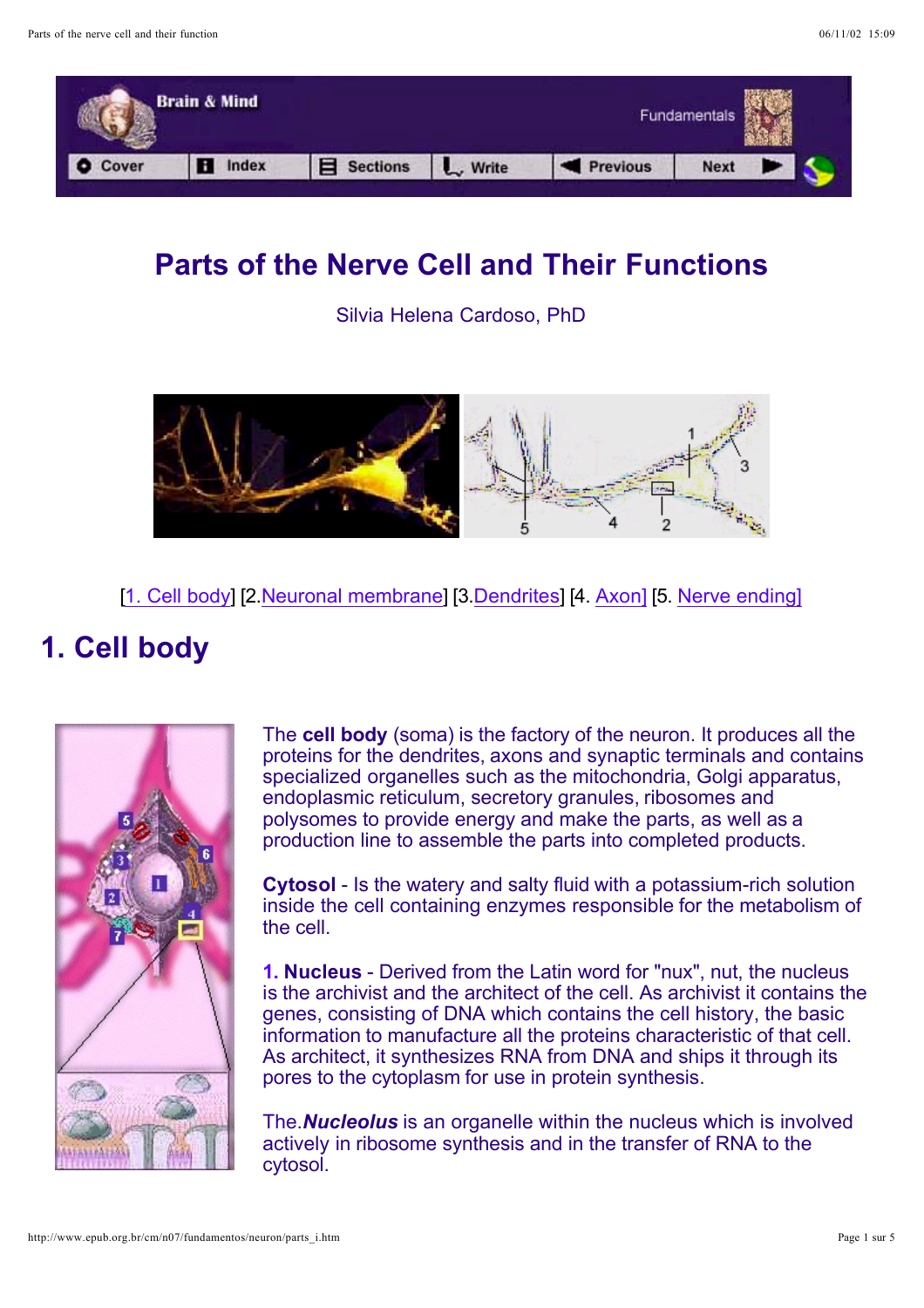**2. Golgi Apparatus** - membrane-bound structure that plays a role in packaging peptides and proteins (including neurotransmitters) into vesicles.

**3. Polyribosomes** - there are several free ribosomes attached by a thread. The thread is a single strand of mRNA (messenger RNA, a molecule involved in the synthesis of proteins outside the nucleus). The associated ribosomes work on it to make multiple copies of the same protein.

#### **4. Neuronal membrane** (see next box)

**5. Mitochondrium** - this is the part of the cell responsible for the supply of energy in the form of ATP (adenosine triphosphate). Neurons need an enormous amount of energy. The brain is one of the most metabolically active tissues in the body. In man, for example, the brain uses 40 ml of oxygen per minute. Mitochondria use oxygen and glucose to produce most of the cell's energy. The brain consumes large amounts of ATP. The chemical energy stored in ATP is used to fuel most of the biochemical reactions of the neuron. For example, special proteins in the neuronal membrane use the energy released by the breakdown of ATP into ADP to pump certain substances across the membrane to establish concentration differences between the inside of the neuron and the outside.

**6. Rough Endoplasmic Reticulum** and **Smooth Endoplasmic Reticulum (7)** - A system of tubes for the transportation of materials within the cytoplasm. It may have ribosomes (rough ER) or no ribosomes (smooth ER). With ribosomes, the ER is important for protein synthesis.

**Nissl Bodies** - Groups of ribosomes used for protein synthesis.

#### **2. Neuronal Membrane**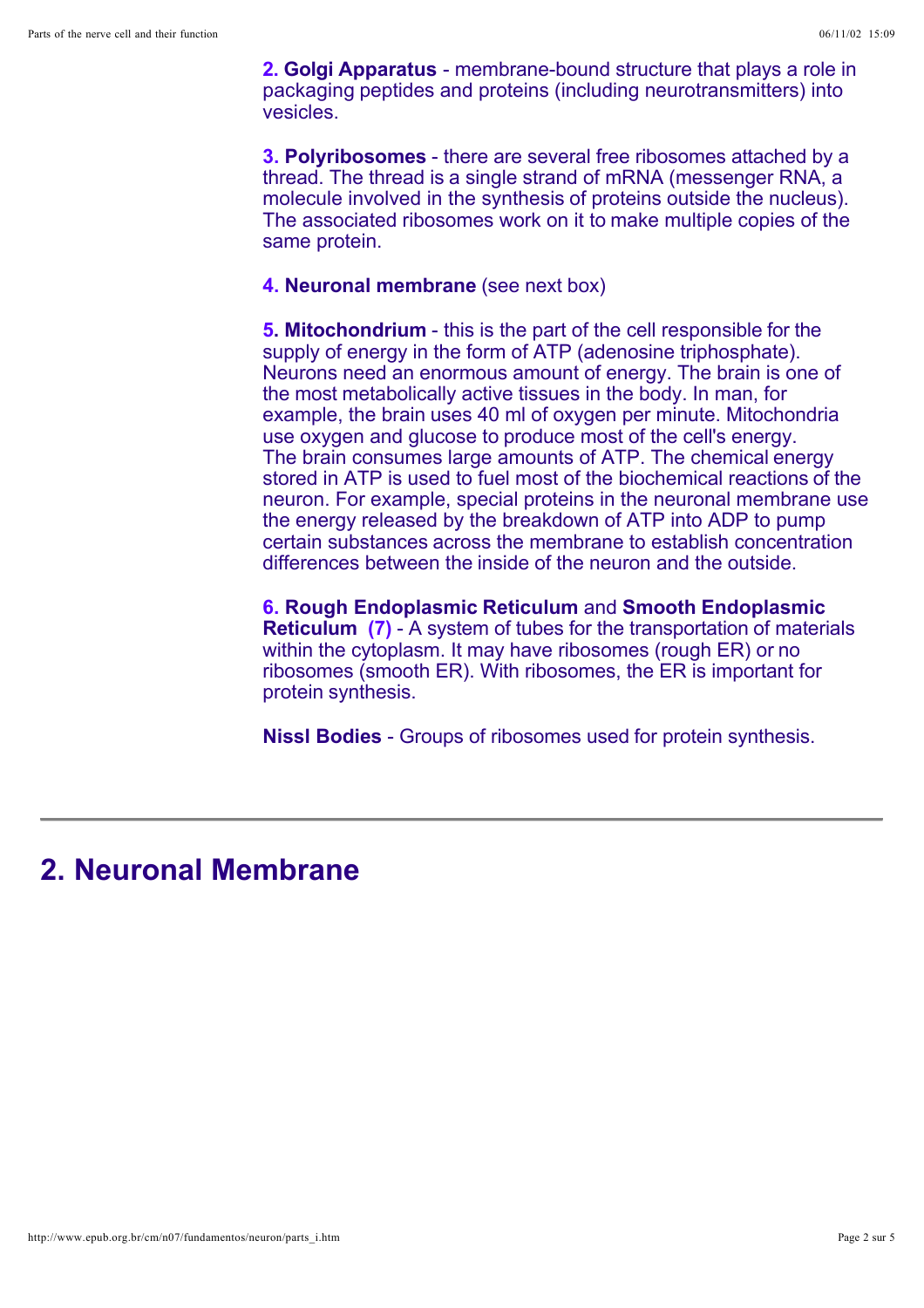

The **neuronal membrane** serves as a barrier to enclose the cytoplasm inside the neuron, and to exclude certain substances that float in the fluid that bathes the neuron.

The membrane with its mosaic of proteins is responsible for many important functions:

- keeping certain ions and small molecules out of the cell and letting others in,
- accumulating nutrients, and rejecting harmful substances,
- catalyzing enzymatic reactions,
- establishing an electrical potential inside the cell,
- conducting an impulse
- being sensitive to particular neurotransmitters and modulators .

The membrane is made of lipids and proteins - fats and chains of aminoacids. The basic structure of this membrane is a bilayer or sandwich of phospholipids, organized in such a way that the polar (charged) regions face outward and the non polar regions face inward.

The external face of the membrane contains the receptors, small specialized molecular regions which provide a kind of "attachment port" for other external molecules, in a scheme analogous to a a key and a keyhole. For each external molecule there is a corresponding receptor. Whenever receptors become attached to a molecule, some alterations of the membrane and in the interior of the cell ensue, such as the modification of permeability to some ions.

## **3. Dendrites**



These structures branch out in treelike fashion and serve as the main apparatus for receiving signals from other nerve cells. They function as an "antennae" of the neuron and are covered by thousands of synapses. The dendritic membrane under the synapse (the post-synaptic membrane) has many specialized protein molecules called receptors that detect the neurotransmitters in the synaptic cleft. A nerve cell can have many dendrites which branch many times, their surface is irregular and covered in dendritic spines which are where the synaptic input connections are made.

### **4. Axon**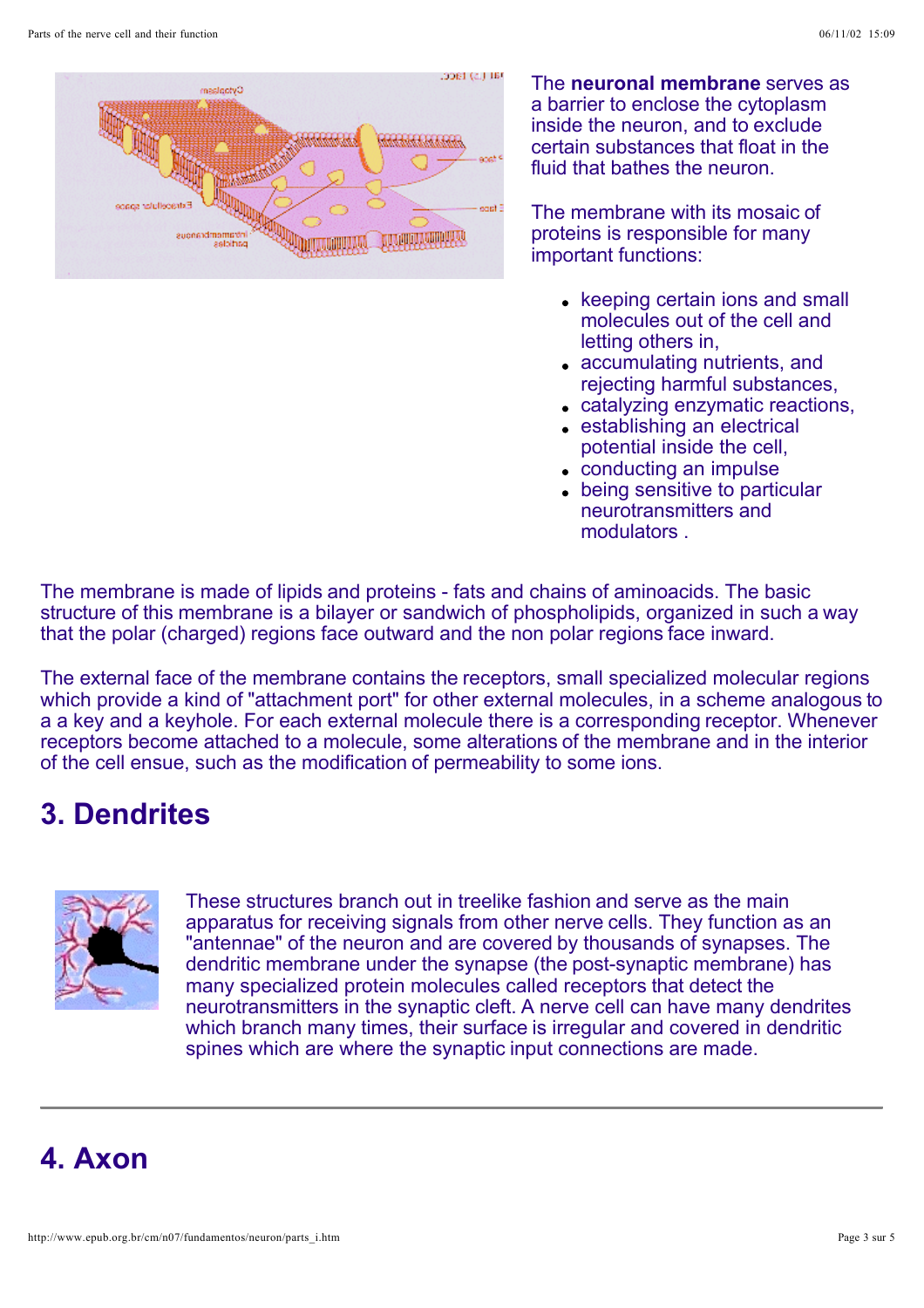

Axon

Usually a long process which often projects to distant regions of the nervous system. The axon is the main conducting unit of the neuron, capable of conveying electrical signals along distances that range from as short as 0.1 mm to as long as 2 m. Many axon split into several branches, thereby conveying information to different targets. Many neurons do not have axons. In these so-called amacrine neurons, all the neuronal processess are dendrites. Neurons with very short axons are also found.

The axons of many neurons are wrapped in a myelin sheat, which is composed of the membranes of intersticial cells and is wrapped around the axons to form several concentric layers. The myelin sheath is broken at various points by the nodes of Ranvier, so that in cross section it looks like a string of sausages. The myelin protects the axon, and prevents interference between axons as they pass along in bundles, sometimes thousands at time.

The cells that wrap around peripheral nerve fibers - that is, nerve fibers outside of the brain and spinal cord - are called Schwann cells (because they were first described by Theodor Schwann). The cells that wrap around axons within the central nervous system (brain and spinal cord) are called oligodendrocytes. The axon, with its surrounded sheath, is called a nerve fiber. Between each pair of sucessive Schwann cells is a gap of a node of Ranvier.



#### The **Axon Hillock**

The axon hillock is where the axon is joined to the cell. It is from here that the electrical firing known as an action potential usually occurs.

### **5. Nerve Ending (Presynaptic Terminals)**